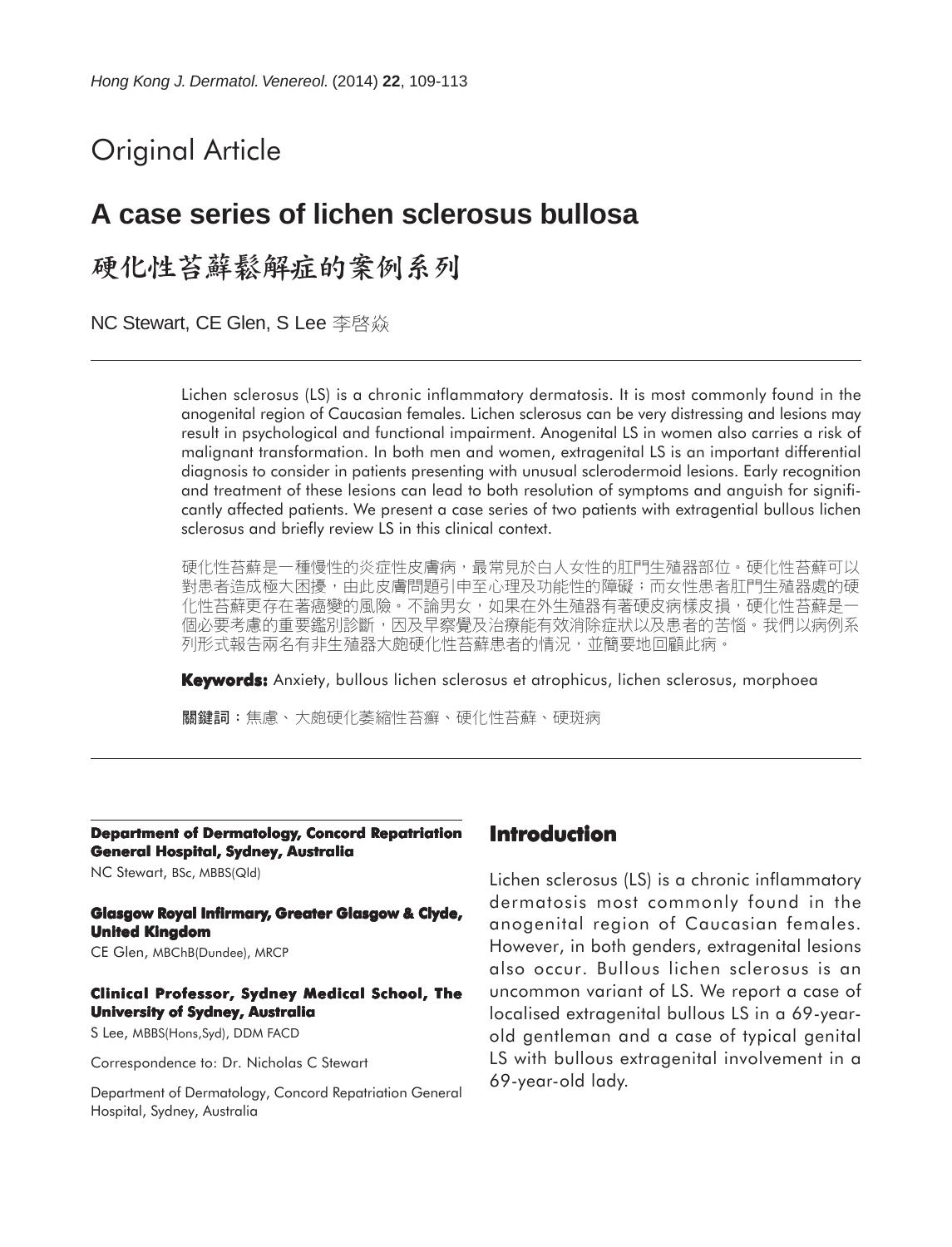### **Case 1**

A 69-year-old man was referred by his general practitioner with a one-year history of chronic ulceration and blistering on his feet. Initially the patient noticed a creamy white discolouration on the medial aspect of his right heel which subsequently blistered and became ulcerated. A similar lesion developed over the lateral aspect of the left foot within several weeks. The patient described burning and itching in the affected areas. The lesions were originally thought to be related to chronic irritation from ill-fitting footwear but they progressed despite the application of emollients and review by a podiatrist. Vascular studies were normal. He was referred to a teaching hospital for specialist dermatological assessment.

At presentation, the patient was clearly frustrated, agitated and anxious regarding the causation and significance of these refractory skin lesions. On examination, well-demarcated white-to-yellow plaques with intermingled erythema and epidermal atrophy were identified in the distribution mentioned above. Notably, the central areas were blistered and ulcerated (Figures la and 1b).

No other abnormalities were identified on full skin examination, which included inspection of the genital region. The patient's past medical history was unremarkable except for mild gastrooesophageal reflux, which was well-controlled on long term omeprazole. There was no history of diabetes mellitus or peripheral vascular disease.

The main clinical differential diagnoses for his skin lesions included extragenital LS and morphoea. In some patients, truncal lesions of both extragenital LS and morphoea can co-exist. However, morphoea does not blister and diagnostically LS was favoured. Nevertheless, necrobiosis lipoidica, discoid lupus erythematosus and recurrent fixed-drug eruption were also considered as diagnostic possibilities.

Several punch biopsies were obtained. The histological findings were most consistent with the favoured clinical diagnosis of bullous extragenital lichen sclerosus. There was no histological evidence to suggest malignancy or localised bullous pemphigoid. The diagnosis of localised bullous LS was made. The patient was commenced on topical betamethasone diproprionate 0.5 mg/g (Diprosone™) ointment twice daily and the lesions improved impressively after several weeks. They were almost asymptomatic at his next review (Figure 1c). This also resulted in an obvious reduction in the patient's anxiety and overall improvement in his mental state. At the time of writing of this case report, the skin lesions are asymptomatic and trouble-free, though dry and sclerotic.

### **Case 2**

A 69-year-old female was referred by the Immunology team at our institution, with a working diagnosis of progressive morphoea. The patient presented with a three-year history of multiple, enlarging sclerodermoid plaques on her trunk and limbs. The lesions were a source of both itch and considerable frustration due to the disfigurement. In the six months prior to attending Concord Dermatology Centre, the patient also developed erythema and intractable itch in the anogenital region. The past medical history was significant for transient global amnesia and antiphospholipid antibodies. Atorvastatin, cholecalciferol and fish oil were the only regular medications.

On examination, well-demarcated sclerotic creamy yellow plaques, with surrounding rims of prominent ivory-white epidermal atrophy were identified across the torso, upper and lower limbs (Figures 2a and 2b). The largest lesion on the central lower back contained prominent flaccid bullae along its inferior margin, filled with translucent straw-coloured fluid (Figure 2c). The skin surrounding the external gentialia and perianal region displayed poorly-demarcated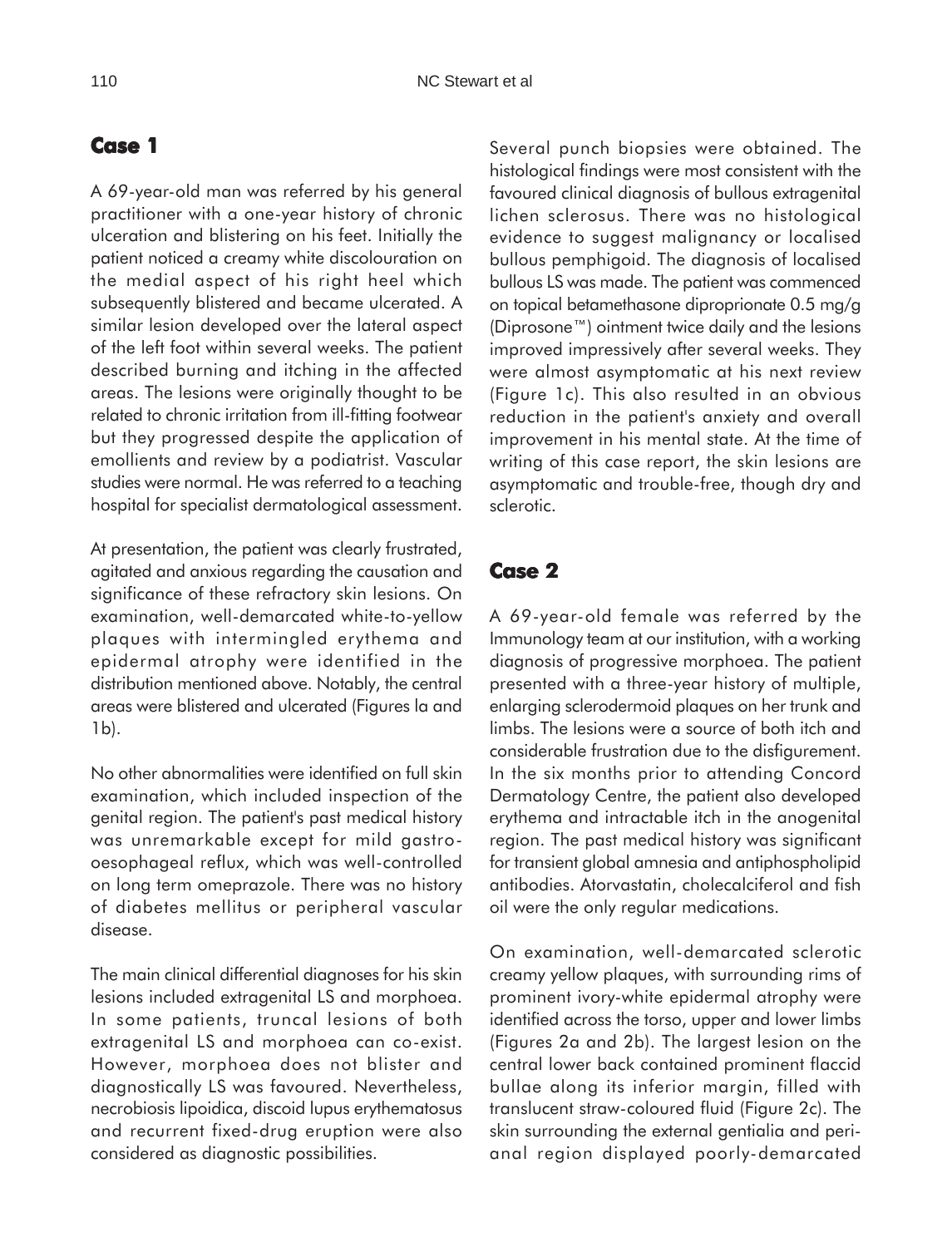



**Figure 2.** (a) Whitened small plaques on the trunk. (b) Flaccid bullous lesions on the lower limb. (c) Bullous lesion on the lower back. (d) Itchy erosions and inflammation around the introitus.

**Figures 1a & 1b.** Actively blistering lesions on the ankles at initial presentation. **Figure 1c. Figure 1c.** Healed lesions without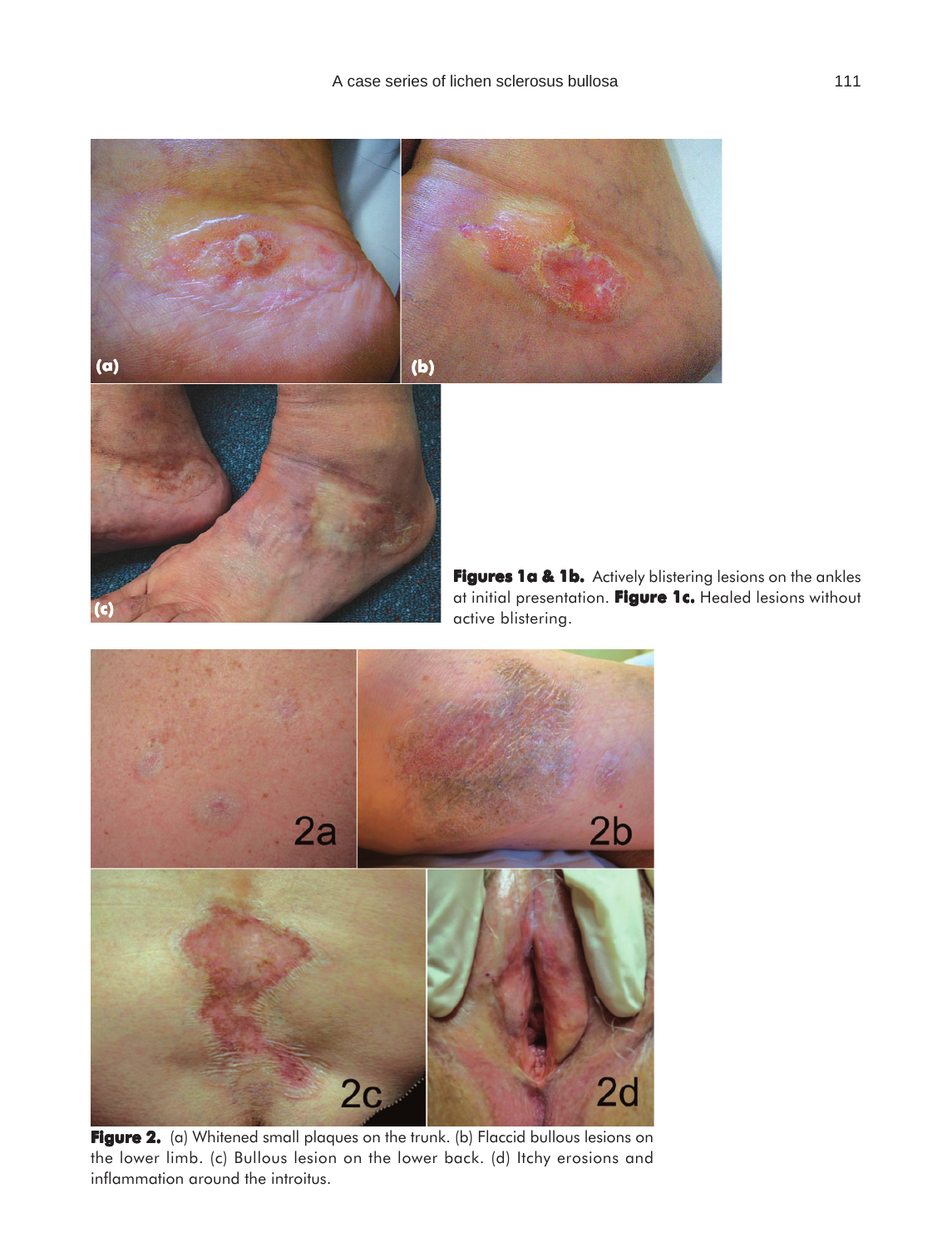erythema and mild epidermal atrophy. Several small superficial erosions were evident at the introitus (Figure 2d). There were no clinical features suggestive of malignant transformation.

The favoured clinical diagnosis was genital LS with bullous extragenital involvement. The differential diagnosis included discoid lupus eryhtematosus, necrobiosis lipoidica diabeticorum and lichen planus. Skin biopsies demonstrated features consistent with LS and her diagnosis was revised to genital LS with bullous extragenital involvement.

A previous therapeutic trial by Immunology team of oral hydroxychloroquine 400 mg daily was ceased due to the development of a widespread drug eruption at week 5 of the therapy. The patient was then commenced on topical betamethasone diproprionate 0.5 mg/g (Diprosone™) ointment twice daily and both the genital and extragenital lesions were asymptomatic at her dermatology review appointment six weeks later. The patient continued with regular dermatology and gynaecology review to monitor for new skin developments and symptom recurrence, and features suspicious of the development of genital squamous cell carcinoma.

#### **Discussion**

Lichen sclerosus is a chronic inflammatory dermatosis which usually affects the anogenital region. It is about ten times more common in females than males.<sup>1</sup> In females, there are two peak age groups: prepubertal girls and postmenopausal women.2 In males, there are also two peak ages of presentation: young boys and adult males.3 The majority of patients with LS have anogenital involvement.2 Extragenital lesions rarely affect males but are found in about 20% of female patients.2 The prevalence of bullous LS is unknown.

The aetiology of LS remains unclear. However, this curious and potentially life changing dermatosis has been linked with autoimmune diseases such as alopecia areata, diabetes, autoimmune thyroid disease, vitiligo and pernicious anaemia.2 It is estimated that between 21.5%-35% of patients with LS have an autoimmune condition, whilst a study in 2000 showed that 56% of patients with LS had at least one relative with an autoimmune diasese.2,4 Genetics are also thought to play a role in the susceptibility of patients to LS with strong associations with HLA class II antigens, especially HLA DQ7.4 Infections such as Epstein Barr virus, human papilloma virus and Borrelia have been considered as a possible causal factor for LS. However these conjectures have not been validated.<sup>5,6</sup>

Genital LS in women characteristically presents as ivory coloured plaques or papules.3 Patients typically present with symptoms of pruritus or pain in the vulval area, dysuria, pain on defecating and dyspareunia. However the skin lesions may also be asymptomatic.<sup>2,3</sup> In young girls, the problem may be confused with signs of sexual abuse.2 Genital LS in men usually affects the foreskin or glans penis and it may result in pruritus or phimosis.3 The diagnosis of LS can usually be made on clinical grounds.3 Skin biopsies may be indicated in unusual cases or cases not responding to initial treatment.<sup>3</sup>

Extragenital LS usually affects the trunk, neck and axillae but can occur anywhere on the body.<sup>1</sup> In our first patient, the location of his bullous LS was unusual although the clinical features of the lesions were quite suggestive and the histology was consistent with the diagnosis. Had this patient been diabetic with impaired peripheral circulation or immune compromised, his clinical progress might have been quite different indeed. For example, ulceration and subsequent osteomyelitis not infrequently develops in this setting. In our second patient, the extragenital features preceded the